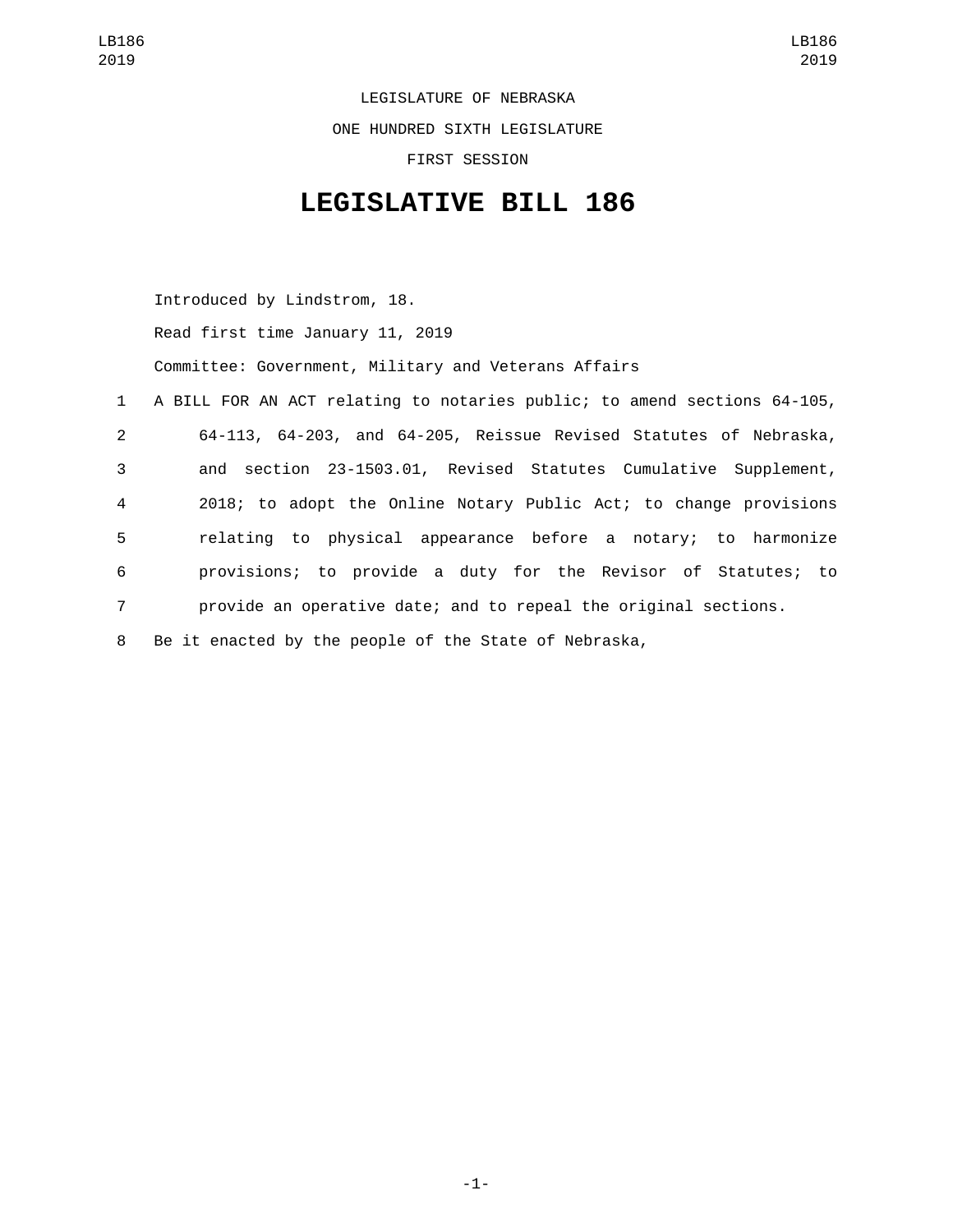Section 1. Sections 1 to 18 of this act shall be known as the 2 Online Notary Public Act. Sec. 2. For purposes of the Online Notary Public Act: (1) Communication technology means an electronic device or process that allows an online notary public and an individual who is not in the physical presence of the online notary public to communicate with each other simultaneously by sight and sound;7 (2) Credential analysis means a process or service operating according to criteria approved by the Secretary of State through which a third person affirms the validity of a government-issued identification credential through review of public and proprietary data sources; (3) Electronic means relating to technology having electrical, digital, magnetic, wireless, optical, electromagnetic, or similar capabilities;14 (4) Electronic document means information that is created, generated, sent, communicated, received, or stored by electronic means; (5) Electronic signature means an electronic sound, symbol, or process attached to or logically associated with an electronic document 19 and executed or adopted by a person with the intent to sign the 20 electronic document; (6) Identity proofing means a process or service operating according to criteria approved by the Secretary of State through which a third person affirms the identity of an individual through review of personal 24 information from public or proprietary data sources; (7) Online notarial act means the performance by an online notary public of a function authorized under section 8 of this act that is performed by means of communication technology that meets the standards 28 developed under section 7 of this act; (8) Online notarial certificate means the portion of a notarized electronic document that is completed by an online notary public and that

31 contains the following: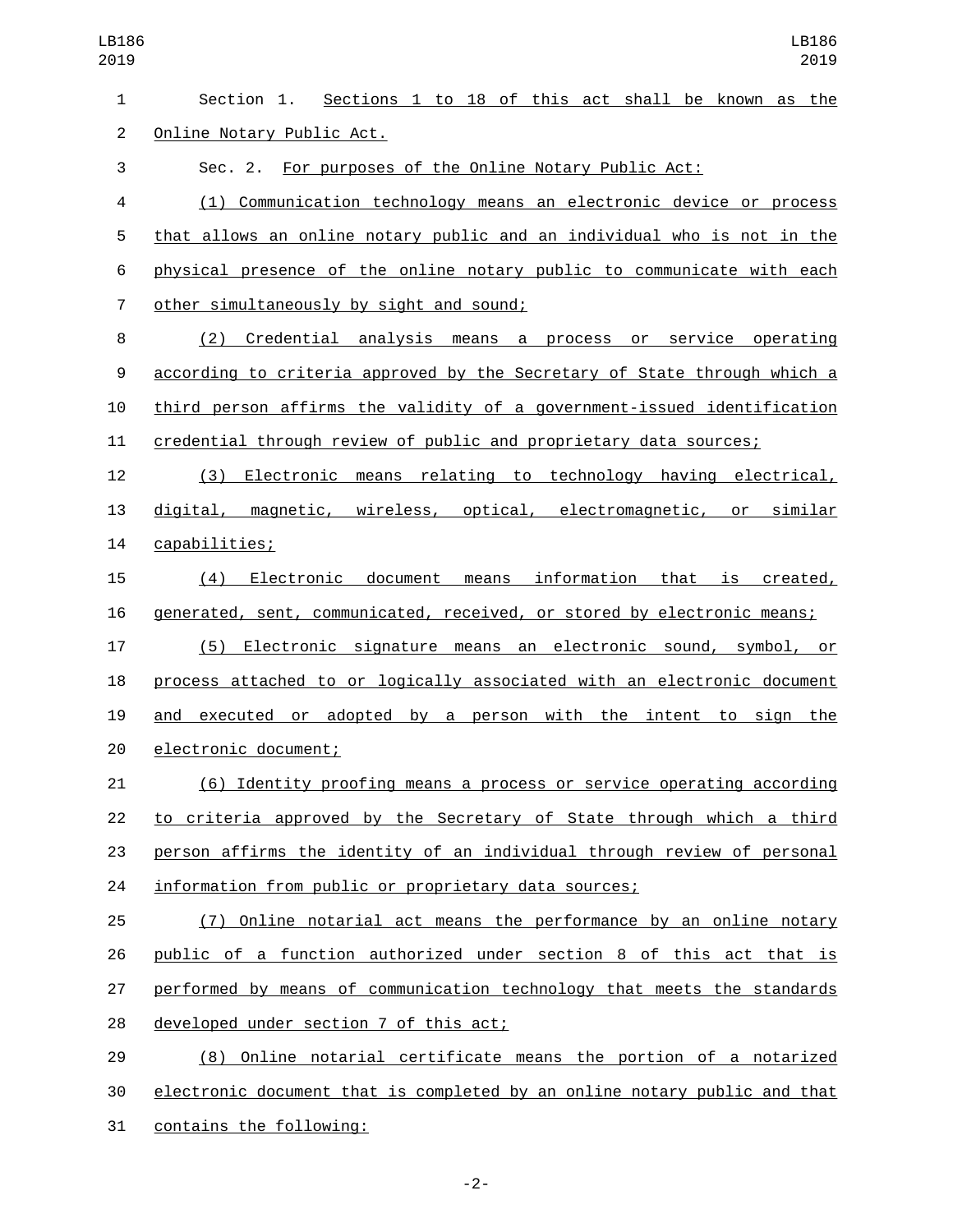| LB186<br>2019  | LB186<br>2019                                                             |
|----------------|---------------------------------------------------------------------------|
| $\mathbf{1}$   | (a) The online notary public's electronic signature, online notary        |
| $\overline{c}$ | seal, title, and commission expiration date;                              |
| 3              | (b) Other required information concerning the date and place of the       |
| $\overline{4}$ | online notarial act; and                                                  |
| 5              | completed wording of one of the following notarial<br>The<br>(c)          |
| 6              | certificates: (i) Acknowledgment, (ii) jurat, (iii) verification of       |
| $\overline{7}$ | proof, or (iv) oath or affirmation;                                       |
| 8              | (9) Online notary public means a notary public registered with the        |
| 9              | Secretary of State who has the authority to perform online notarial acts  |
| 10             | under the Online Notary Public Act;                                       |
| 11             | notary seal means information within a notarized<br><u>Online</u><br>(10) |
| 12             | electronic document that confirms the online notary public's name,        |
| 13             | jurisdiction, identifying number, and commission expiration date and      |
| 14             | in notary seals used<br>generally corresponds to the data<br>on<br>paper  |
| 15             | documents;                                                                |
| 16             | Online notary solution provider means a provider of any<br>(11)           |
| 17             | credential analysis, identity proofing, online notary seals, electronic   |
| 18             | signatures, or communication technology;                                  |
| 19             | (12) Personal knowledge or personally known means familiarity with        |
| 20             | an individual resulting from interactions with that individual over a     |
| 21             | period of time sufficient to dispel any reasonable uncertainty that the   |
| 22             | individual has the identity claimed;                                      |
| 23             | (13) Principal means an individual:                                       |
| 24             | (a) Whose electronic signature is notarized in an online notarial         |
| 25             | act; or                                                                   |
| 26             | Taking an oath or affirmation from the online notary public<br>(b)        |
| 27             | other than in the capacity of a witness for the online notarial act; and  |
| 28             | (14) Remote presentation means transmission to the online notary          |
| 29             | public through communication technology of an image of a government-      |
| 30             | issued identification credential that is of sufficient quality to enable  |
| 31             | the online notary public to:                                              |

-3-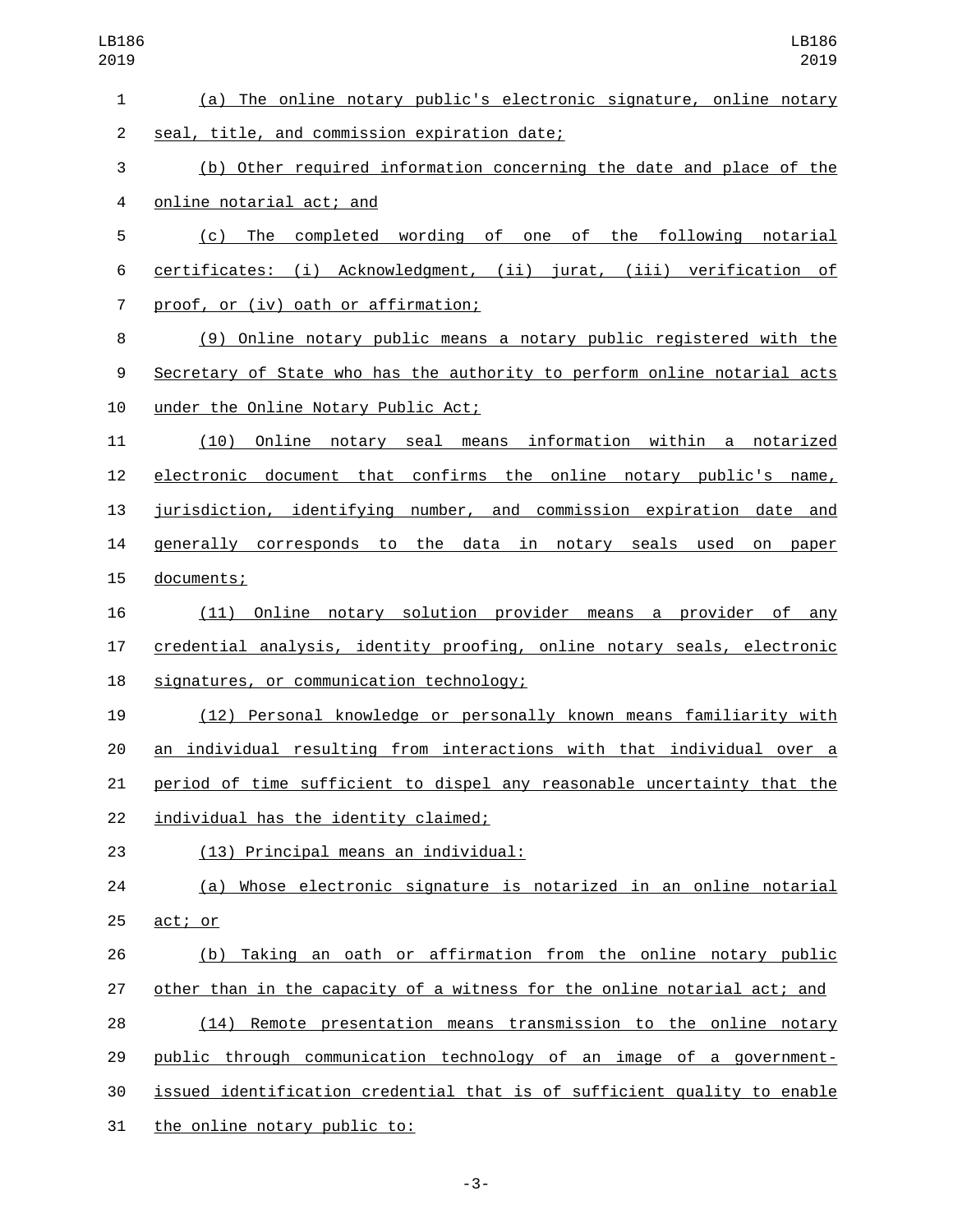| LB186<br>2019  | LB186<br>2019                                                             |
|----------------|---------------------------------------------------------------------------|
| 1              | (a) Identify the individual seeking the online notary public's            |
| $\overline{c}$ | services; and                                                             |
| 3              | (b) Perform credential analysis.                                          |
| 4              | Sec. 3. (1) To be eligible to register as an online notary public,        |
| 5              | <u>a person shall:</u>                                                    |
| 6              | (a) Hold a valid commission as a notary public in the State of            |
| $\overline{7}$ | Nebraska;                                                                 |
| 8              | (b) Satisfy the education requirement of section 4 of this act; and       |
| 9              | (c) Pay the fee required under section 5 of this act.                     |
| 10             | (2) The Secretary of State shall not accept the registration if the       |
| 11             | requirements of subsection (1) of this section are not met.               |
| 12             | Sec. 4. (1) Before registering as an online notary public, a notary       |
| 13             | public shall take a course of instruction and pass an examination         |
| 14             | approved by the Secretary of State. The course of instruction and         |
| 15             | examination shall be approved by the Secretary of State by January 31,    |
| 16             | 2020.                                                                     |
| 17             | (2) The content of the course and the basis for the examination           |
| 18             | shall include notarial laws, procedures, technology, and the ethics of    |
| 19             | performing online notarial acts.                                          |
| 20             | The fee for registering or renewing a registration as an<br>Sec. 5.       |
| 21             | online notary public shall be in addition to the fee required in section  |
| 22             | 33-102. The Secretary of State shall establish the fee by rule and        |
| 23             | regulation in an amount sufficient to cover the costs of administering    |
| 24             | the Online Notary Public Act, but the fee shall not exceed fifty dollars. |
| 25             | The Secretary of State shall remit fees received under this section to    |
| 26             | the State Treasurer for credit to the Administration Cash Fund for use in |
| 27             | administering the Online Notary Public Act.                               |
| 28             | (1) Before performing an online notarial act, a notary<br>Sec. 6.         |
| 29             | public shall register with the Secretary of State in a manner prescribed  |
| 30             | by the Secretary of State.                                                |
| 31             | (2) In addition to any additional information prescribed by the           |

-4-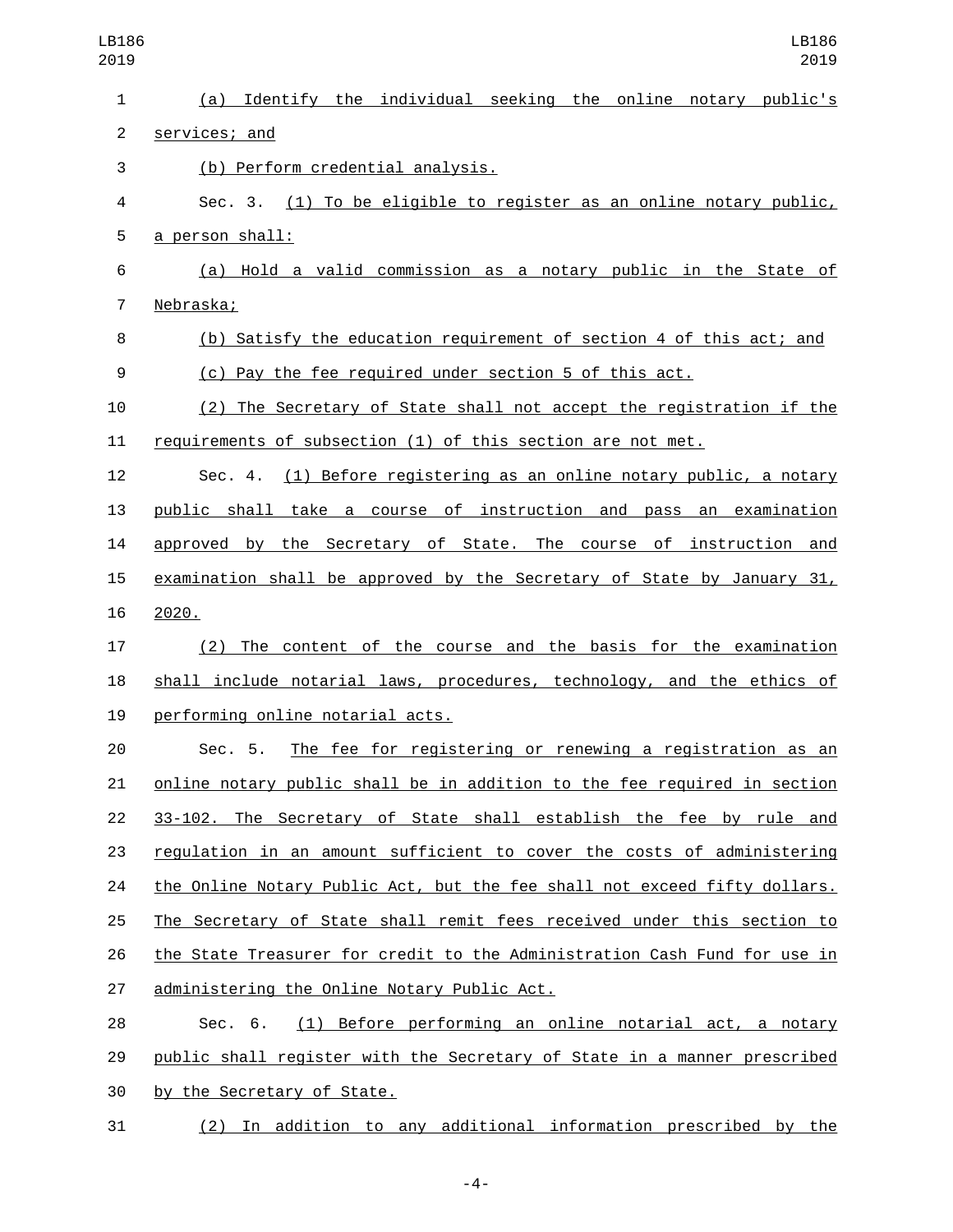| $\mathbf{1}$   | Secretary of State, the registration shall include:                       |
|----------------|---------------------------------------------------------------------------|
| $\overline{2}$ | (a) The technology the notary public intends to use to perform an         |
| 3              | online notarial act. Such technology shall be provided by an online       |
| 4              | notary solution provider approved by the Secretary of State;              |
| 5              | (b) A certification by the notary that he or she will comply with         |
| 6              | the standards developed under section 7 of this act; and                  |
| $\overline{7}$ | (c) An email address for the notary.                                      |
| 8              | (3) The term of registration as an online notary public shall             |
| 9              | coincide with the term of the commission of the notary public.            |
| 10             | (4) An application to renew registration as an online notary public       |
| 11             | shall specify any change in the technology the online notary public       |
| 12             | intends to use to perform online notarial acts. Such technology shall be  |
| 13             | provided by an online notary solution provider approved by the Secretary  |
| 14             | of State.                                                                 |
| 15             | (5) A person registered as an online notary public may renew his or       |
| 16             | her online notary public registration at the same time he or she renews   |
| 17             | his or her notary public commission.                                      |
| 18             | Sec. 7. (1) The Secretary of State shall adopt and promulgate rules       |
| 19             | and regulations:                                                          |
| 20             | (a) Creating standards for online notarial acts in accordance with        |
| 21             | Online Notary Public Act, including standards for credential<br>the       |
| 22             | analysis, identity proofing, and communication technology used for online |
| 23             | notarial acts; and                                                        |
| 24             | (b) To ensure the integrity, security, and authenticity of online         |
| 25             | notarial acts in accordance with the Online Notary Public Act. Such rules |
| 26             | and regulations shall include procedures for the approval of online       |
| 27             | notary solution providers by the Secretary of State.                      |
| 28             | (2) The Secretary of State may adopt and promulgate rules and             |
| 29             | regulations to facilitate the utilization of online notarial acts.        |
| 30             | The following types of online notarial acts may be<br>Sec. 8.             |
| 31             | performed by an online notary public:                                     |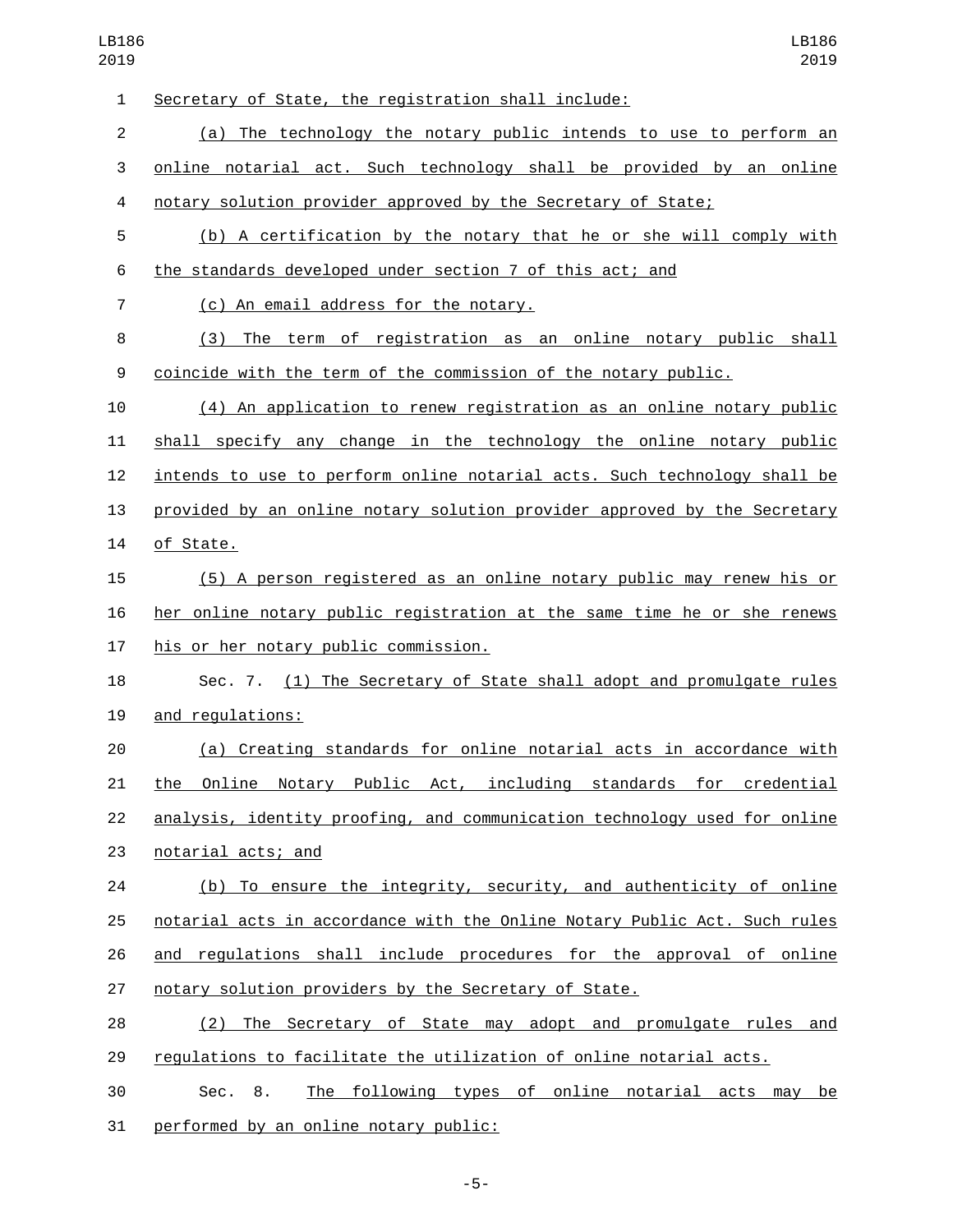| LB186<br>2019  | LB186<br>2019                                                             |
|----------------|---------------------------------------------------------------------------|
| 1              | (1) Acknowledgments;                                                      |
| $\overline{c}$ | $(2)$ Jurats;                                                             |
| 3              | (3) Verifications or proofs; and                                          |
| 4              | (4) Oaths or affirmations.                                                |
| 5              | Sec. 9. (1) An online notary public shall keep a secure electronic        |
| 6              | record of electronic documents notarized by the online notary public. For |
| $\overline{7}$ | each online notarial act, the electronic record shall contain:            |
| 8              | (a) The date and time of the online notarial act;                         |
| 9              | (b) The type of online notarial act;                                      |
| 10             | (c) The type, title, or description of the electronic document or         |
| 11             | proceeding;                                                               |
| 12             | (d) The printed name and address of each principal involved in the        |
| 13             | transaction or proceeding;                                                |
| 14             | Evidence of identity of each principal involved in<br>the<br>(e)          |
| 15             | transaction or proceeding in the form of:                                 |
| 16             | (i) A statement that the principal is personally known to the online      |
| 17             | notary public;                                                            |
| 18             | (ii) A notation of the type of identification document provided to        |
| 19             | the online notary public;                                                 |
| 20             | (iii) A record of the identity verification made under section 11 of      |
| 21             | this act; or                                                              |
| 22             | (iv) The following:                                                       |
| 23             | (A) The printed name and address of each credible witness swearing        |
| 24             | to or affirming the principal's identity; and                             |
| 25             | (B) For each credible witness not personally known to the online          |
| 26             | notary public, a description of the type of identification documents      |
| 27             | provided to the online notary public;                                     |
| 28             | (f) A recording of any video and audio conference of the performance      |
| 29             | of the online notarial act, which shall not contain images of the         |
| 30             | documents that were notarized; and                                        |
| 31             | (g) The fee, if any, charged for the online notarial act.                 |

-6-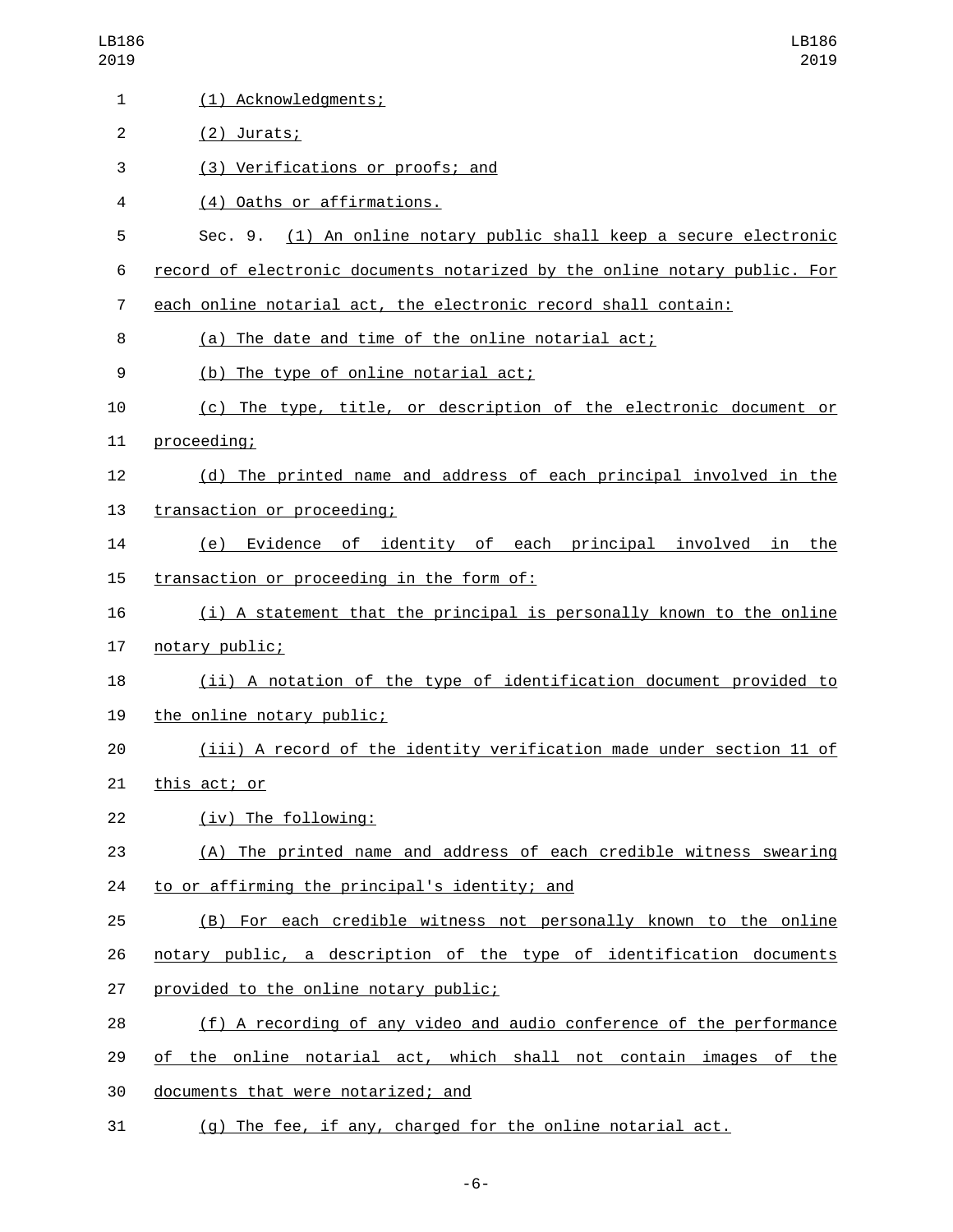| LB186<br>2019            | LB186<br>2019                                                             |
|--------------------------|---------------------------------------------------------------------------|
| $\mathbf{1}$             | (2) The online notary public shall take reasonable steps to:              |
| $\overline{c}$           | Ensure the integrity, security, and authenticity of online<br>(a)         |
| 3                        | notarial acts;                                                            |
| $\overline{\mathcal{A}}$ | (b) Maintain a backup for the secure electronic record required by        |
| 5                        | this section; and                                                         |
| 6                        | (c) Protect the secure electronic record and backup record from           |
| $\overline{7}$           | unauthorized use.                                                         |
| 8                        | (3) The electronic record and backup record required by this section      |
| 9                        | shall be maintained for at least seven years after the date of the        |
| 10                       | transaction or proceeding. The online notary public shall not surrender   |
| 11                       | or destroy the record except as required by a court order or as allowed   |
| 12                       | under rules and regulations adopted and promulgated by the Secretary of   |
| 13                       | State.                                                                    |
| 14                       | (1) An online notary public's electronic signature in<br>Sec. 10.         |
| 15                       | combination with the online notary seal shall be used only for the        |
| 16                       | purpose of performing online notarial acts.                               |
| 17                       | (2) An online notary public shall take reasonable steps to ensure         |
| 18                       | that any registered device used to create an electronic signature is      |
| 19                       | current and has not been revoked or terminated by the device's issuing or |
| 20                       | registering authority.                                                    |
| 21                       | (3) An online notary public shall keep secure and under his or her        |
| 22                       | exclusive control: The online notary public's electronic signature,       |
| 23                       | online notary seal, and the electronic record and backup record required  |
| 24                       | under section 9 of this act. The online notary public shall not allow     |
| 25                       | another person to use the online notary public's electronic signature,    |
| 26                       | online notary seal, or electronic record or backup record.                |
| 27                       | (4) An online notary public shall immediately notify an appropriate       |
| 28                       | law enforcement agency and the Secretary of State of the theft or         |
| 29                       | vandalism of the online notary public's electronic signature, online      |
| 30                       | notary seal, or the electronic record or backup record required under     |
| 31                       | section 9 of this act. An online notary public shall immediately notify   |

-7-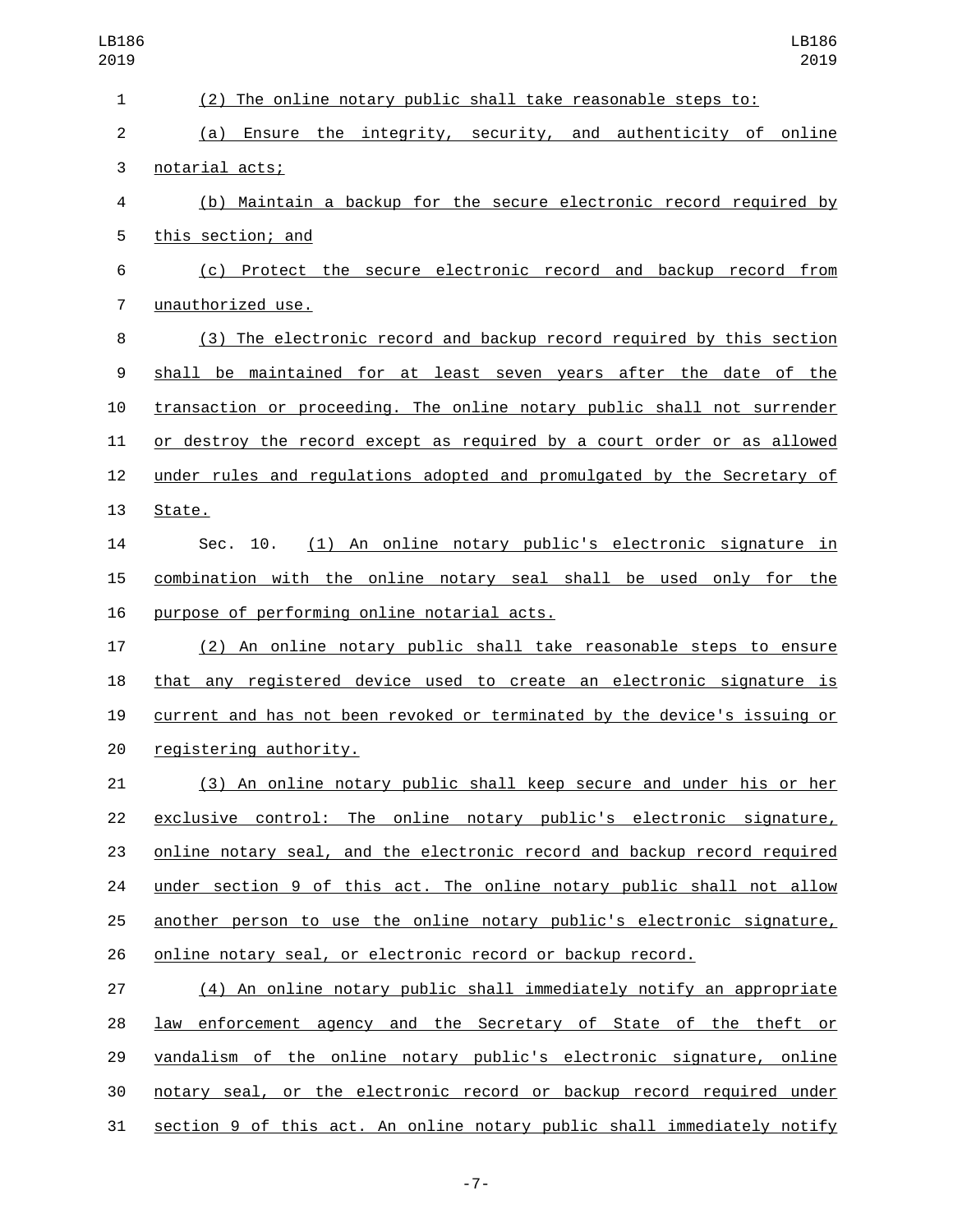| 019            | 2019                                                                      |
|----------------|---------------------------------------------------------------------------|
| $\mathbf{1}$   | the Secretary of State of the loss or use by another person of the online |
| $\overline{2}$ | notary public's electronic signature, online notary seal, or the          |
| 3              | electronic record or backup record required under section 9 of this act.  |
| 4              | (1) An online notary public may perform an online notarial<br>Sec. 11.    |
| 5              | act authorized under section 8 of this act that meets the requirements of |
| 6              | the Online Notary Public Act and the rules and regulations adopted and    |
| 7              | promulgated thereunder regardless of whether the principal is physically  |
| 8              | located in this state at the time of the online notarial act.             |
| 9              | (2) In performing an online notarial act, an online notary public         |
| 10             | shall verify the identity of an individual creating an electronic         |
| 11             | signature. Identity shall be verified by:                                 |
| 12             | (a) The online notary public's personal knowledge of the individual       |
| 13             | creating the electronic signature;                                        |
| 14             | (b) All of the following:                                                 |
| 15             | Remote presentation by the individual creating the electronic<br>(i)      |
| 16             | signature of a government-issued identification credential that is        |
| 17             | current and that bears the photographic image of the individual's face    |
| 18             | and signature and a physical description of the individual, except that a |
| 19             | properly stamped passport without a physical description is satisfactory  |
| 20             | evidence;                                                                 |
| 21             | (ii) Credential analysis of such credential; and                          |
| 22             | (iii) Identity proofing of the individual creating the electronic         |
| 23             | signature; or                                                             |
| 24             | (c) Oath or affirmation of a credible witness who is in the physical      |
| 25             | presence of either the online notary public or the individual and who has |
| 26             | personal knowledge of the individual if:                                  |
| 27             | (i) The credible witness is personally known to the online notary         |
| 28             | public; or                                                                |
| 29             | (ii) The online notary public has verified the identity of the            |
| 30             | credible witness under subdivision (2)(b) of this section.                |
|                |                                                                           |

(3) The online notary public shall take reasonable steps to ensure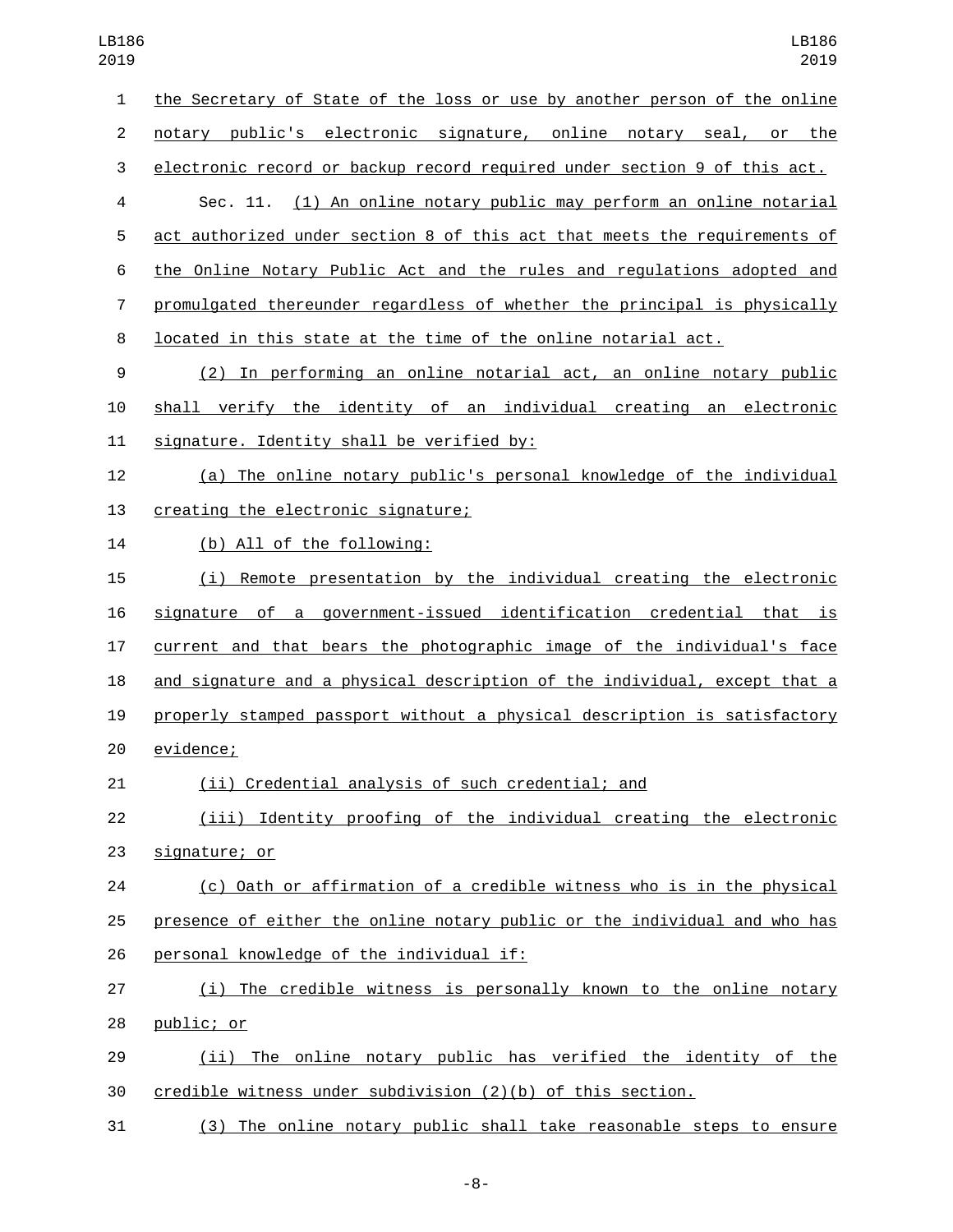that the communication technology used in an online notarial act is secure from unauthorized interception.2

 (4) An online notary public shall attach the online notary public's electronic signature and online notary seal to the online notarial certificate of an electronic document in a manner that is capable of independent verification and that renders evident any subsequent change 7 or modification to the electronic document.

 (5) The online notarial certificate for an online notarial act must include a notation that the notarial act is an online notarial act.

 Sec. 12. In addition to any fee authorized under section 33-133, an online notary public or his or her employer may charge a fee in an amount not to exceed twenty-five dollars for each online notarial act.

 Sec. 13. (1) Except as provided in subsection (2) of this section, when the registration of an online notary public expires or is resigned, canceled, or revoked or when an online notary public dies, he or she or his or her duly authorized representative shall erase, delete, or destroy the coding, disk, certificate, card, software, file, password, or program that enables the electronic affixation of the online notary public's official electronic signature and online notary seal. The online notary public or his or her duly authorized representative shall certify compliance with this subsection to the Secretary of State.

 (2) A former online notary public whose previous registration was not revoked, canceled, or denied by the Secretary of State need not comply with subsection (1) of this section if he or she is reregistered as an online notary public using the same electronic signature within three months after the former registration expired.

 Sec. 14. A person who, without authorization, knowingly obtains, conceals, damages, or destroys the coding, disk, certificate, card, software, file, password, program, or hardware enabling an online notary public to affix an official electronic signature or online notary seal 31 shall be quilty of a Class I misdemeanor.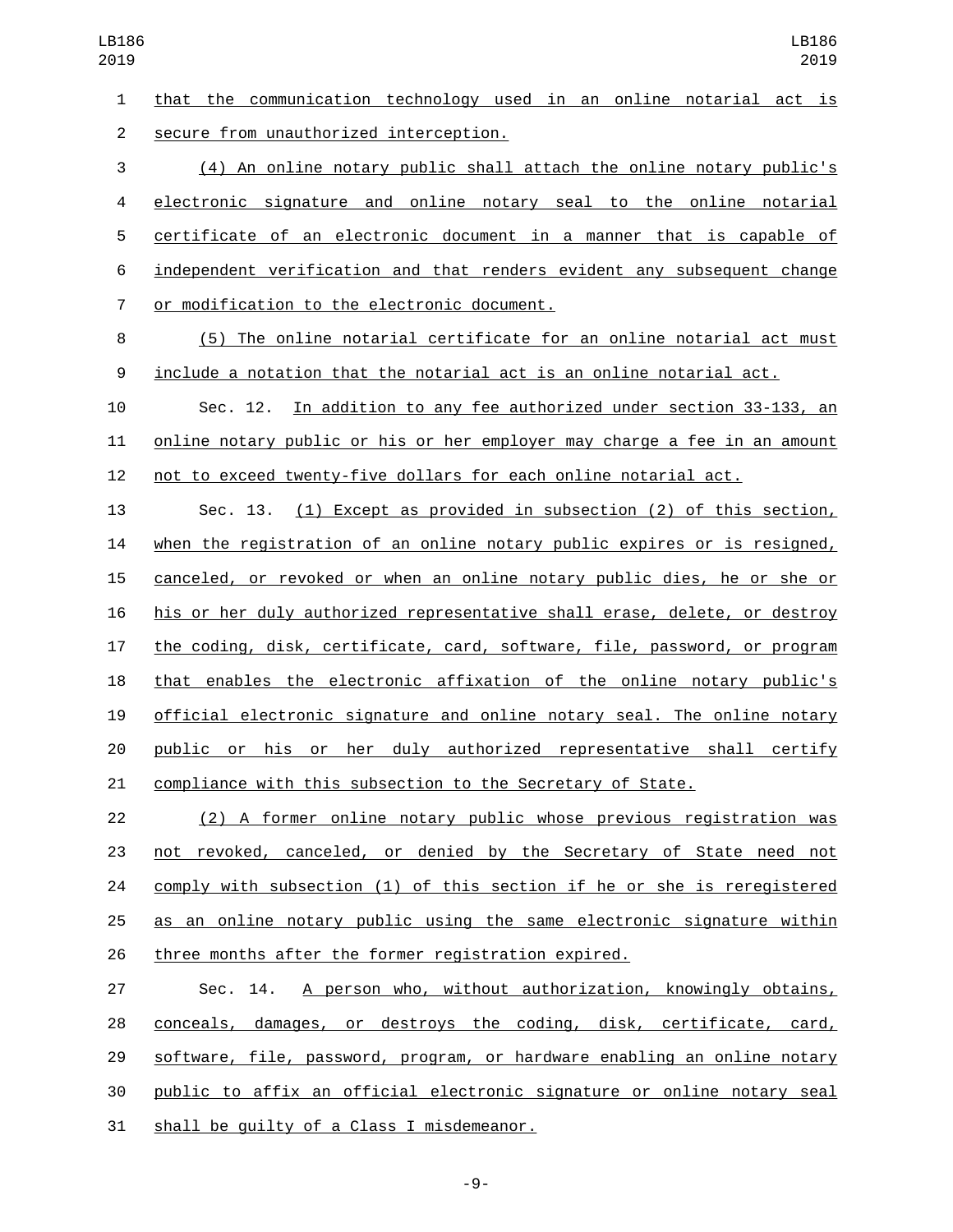| $\mathbf{1}$   | (1) Electronic evidence of the authenticity of the<br>Sec. 15.               |
|----------------|------------------------------------------------------------------------------|
| $\overline{c}$ | electronic signature and online notary seal of an online notary public of    |
| $\sqrt{3}$     | this state, if required, shall be attached to, or logically associated       |
| 4              | with, a document with an online notary public's electronic signature         |
| 5              | transmitted to another state or nation and shall be in the form of an        |
| 6              | electronic certificate of authority signed by the Secretary of State in      |
| $\overline{7}$ | conformance with any current and pertinent international treaties,           |
| 8              | agreements, and conventions subscribed to<br>by the United States            |
| 9              | Government.                                                                  |
| 10             | (2) An electronic certificate of authority evidencing the                    |
| 11             | <u>authenticity of the electronic signature and online notary seal of an</u> |
| 12             | online notary public of this state shall contain substantially the           |
| 13             | following words:                                                             |
| 14             | Certificate of Authority for an Online Notarial Act                          |
| 15             | I  (name, title, jurisdiction of commissioning                               |
| 16             | official) certify that  (name of online notary                               |
| 17             | public), the person named as an online notary public in the attached or      |
| 18             | associated document, was indeed registered as an online notary public for    |
| 19             | the State of Nebraska and authorized to act as such at the time of the       |
| 20             | document's electronic notarization. To verify this Certificate of            |
| 21             | Authority for an Online Notarial Act, I have included herewith my            |
| 22             | electronic signature this<br>day                                             |
| 23             |                                                                              |
| 24             | (Electronic signature (and seal) of commissioning official)                  |
| 25             | (3) The Secretary of State may charge a fee of twenty dollars for            |
| 26             | issuing an electronic certificate of authority. The Secretary of State       |
| 27             | shall remit the fees to the State Treasurer for credit to the                |
| 28             | Administration Cash Fund for use in administering the Online Notary          |
| 29             | Public Act.                                                                  |
| 30             | Sec. 16. A person violating the Online Notary Public Act is subject          |
| 31             | to having his or her registration removed under the removal procedures       |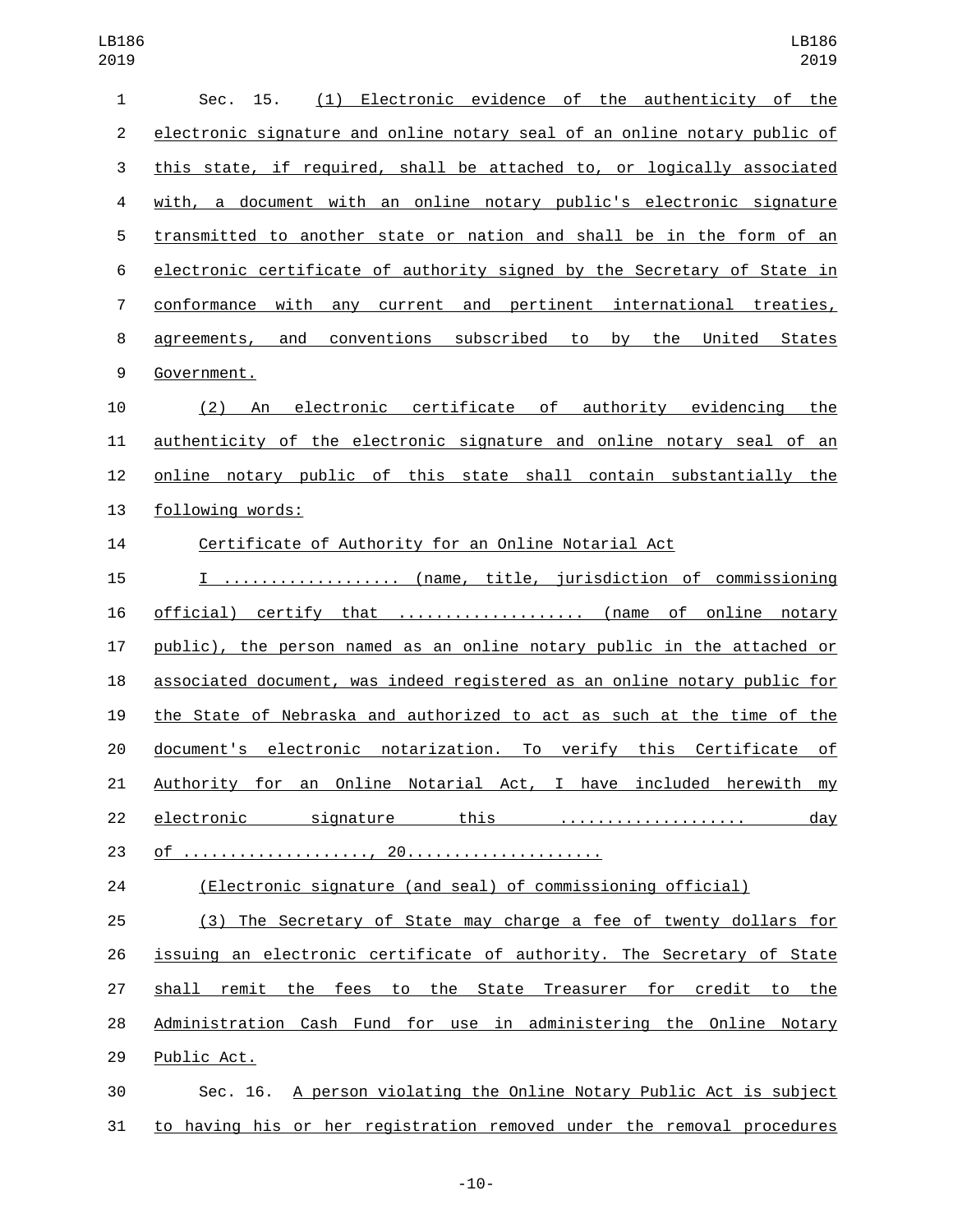| $\mathbf{1}$   | provided in section 64-113.                                               |
|----------------|---------------------------------------------------------------------------|
| $\overline{2}$ | Sec. 17. Nothing in the Online Notary Public Act requires a notary        |
| 3              | public to register as an online notary public if he or she does not       |
| 4              | perform online notarial acts.                                             |
| 5              | Sec. 18. (1) Sections 64-101 to 64-119 and 64-211 to 64-215 and the       |
| 6              | Uniform Recognition of Acknowledgments Act govern an online notary public |
| 7              | unless the provisions of such sections and act are in conflict with the   |
| 8              | Online Notary Public Act, in which case the Online Notary Public Act      |
| 9              | controls.                                                                 |
| 10             | (2) An online notarial act performed under the Online Notary Public       |
| 11             | Act satisfies any requirement of law of this state that a principal       |
| 12             | appear before, appear personally before, or be in the physical presence   |
| 13             | of a notary public at the time of the online notarial act except for      |
| 14             | requirements under:                                                       |
| 15             | (a) A law governing the creation and execution of wills, codicils,        |
| 16             | or testamentary trusts; or                                                |
| 17             | (b) The Uniform Commercial Code other than article 2 and article 2A.      |
| 18             | The Electronic Notary Public Act does not apply to online<br>(3)          |
| 19             | notarial acts or online public notaries acting under the Online Notary    |
| 20             | Public Act.                                                               |
| 21             | Sec. 19. Section 23-1503.01, Revised Statutes Cumulative Supplement,      |
| 22             | 2018, is amended to read:                                                 |
| 23             | 23-1503.01 (1) Any instrument submitted for recording in the office       |
| 24             | of the register of deeds shall contain a blank space at the top of the    |
| 25             | first page which is at least three inches by eight and one-half inches in |
| 26             | size for recording information required by section 23-1510<br>by the      |
| 27             | register of deeds. If this space or the information required by such      |
| 28             | section is not provided, the register of deeds may add a page or use the  |
| 29             | back side of an existing page and charge for the page a fee established   |
| 30             | by section 33-109 for the recording of an instrument. No attachment or    |

-11-

affirmation shall be used in any way to cover any information or printed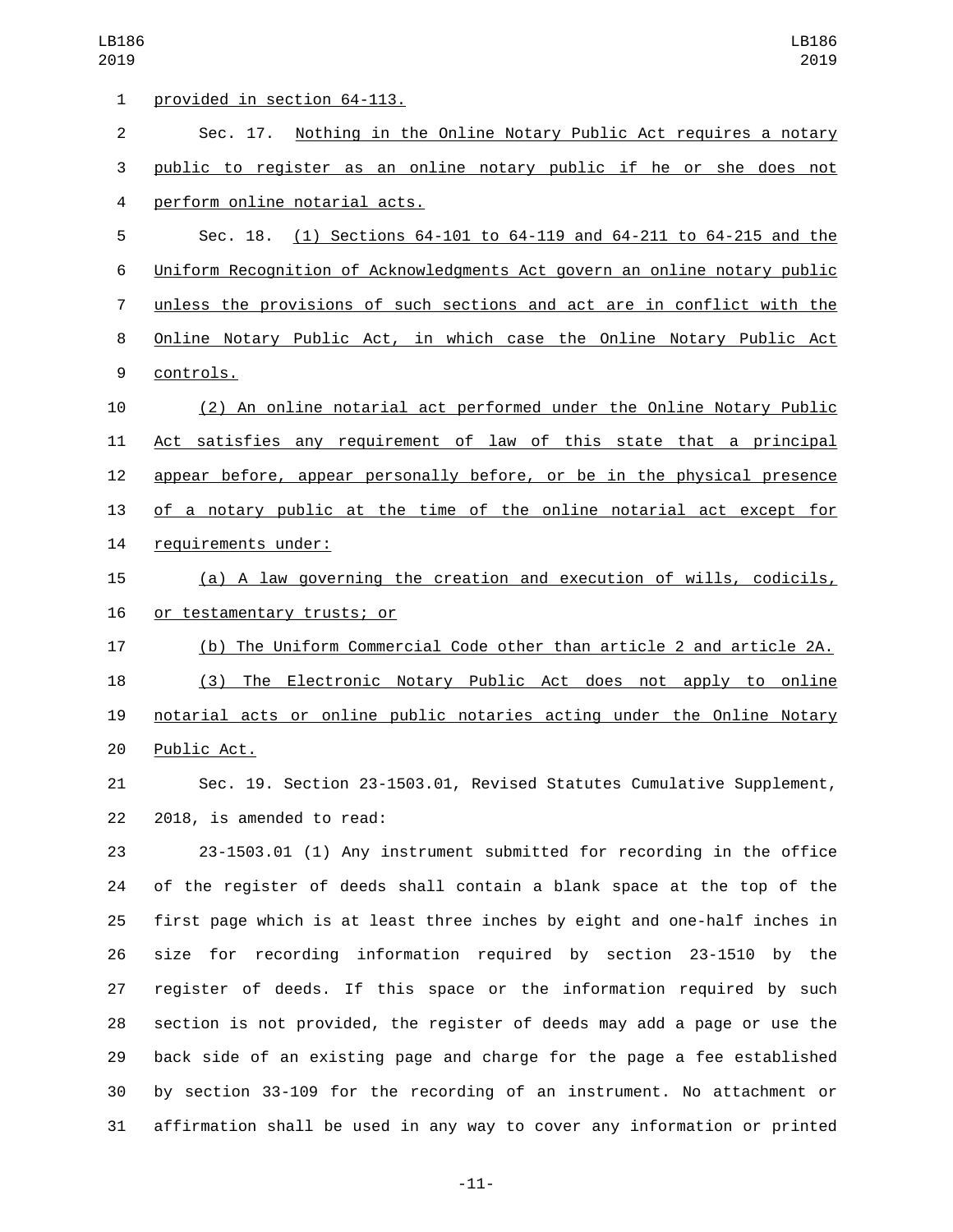1 material on the instrument.

 (2) Printed forms primarily intended to be used for recordation purposes shall have a one-inch margin on the two vertical sides and a one-inch margin on the bottom of the page. Nonessential information such as page numbers or customer notations may be placed within the side and 6 bottom margins.

 (3) All instruments submitted for recording shall be on paper measuring at least eight and one-half inches by eleven inches and not larger than eight and one-half inches by fourteen inches. The instrument shall be printed, typewritten, or computer-generated in black ink on white paper of not less than twenty-pound weight without watermarks or other visible inclusions. The instrument shall be sufficiently legible to allow for a readable copy to be reproduced using the method of reproduction used by the register of deeds. A font size of at least eight points shall be presumed to be sufficiently legible. Each signature on an instrument shall be in black or dark blue ink and of sufficient color and clarity to ensure that the signature is readable when the instrument is reproduced. The signature may be a digital signature or an electronic signature. The name of each party to the instrument shall be typed, printed, or stamped beneath the original signature. An embossed or inked stamp shall not cover or otherwise materially interfere with any part of 22 the instrument.

- 23 (4) This section does not apply to:
- 

- (a) Instruments signed before August 27, 2011;
- 

(b) Instruments executed outside of the United States;

 (c) Certified copies of instruments issued by governmental agencies, 27 including vital records;

 (d) Instruments signed by an original party who is incapacitated or deceased at the time the instruments are presented for recording;

(e) Instruments formatted to meet court requirements;

31 (f) Federal and state tax liens;

-12-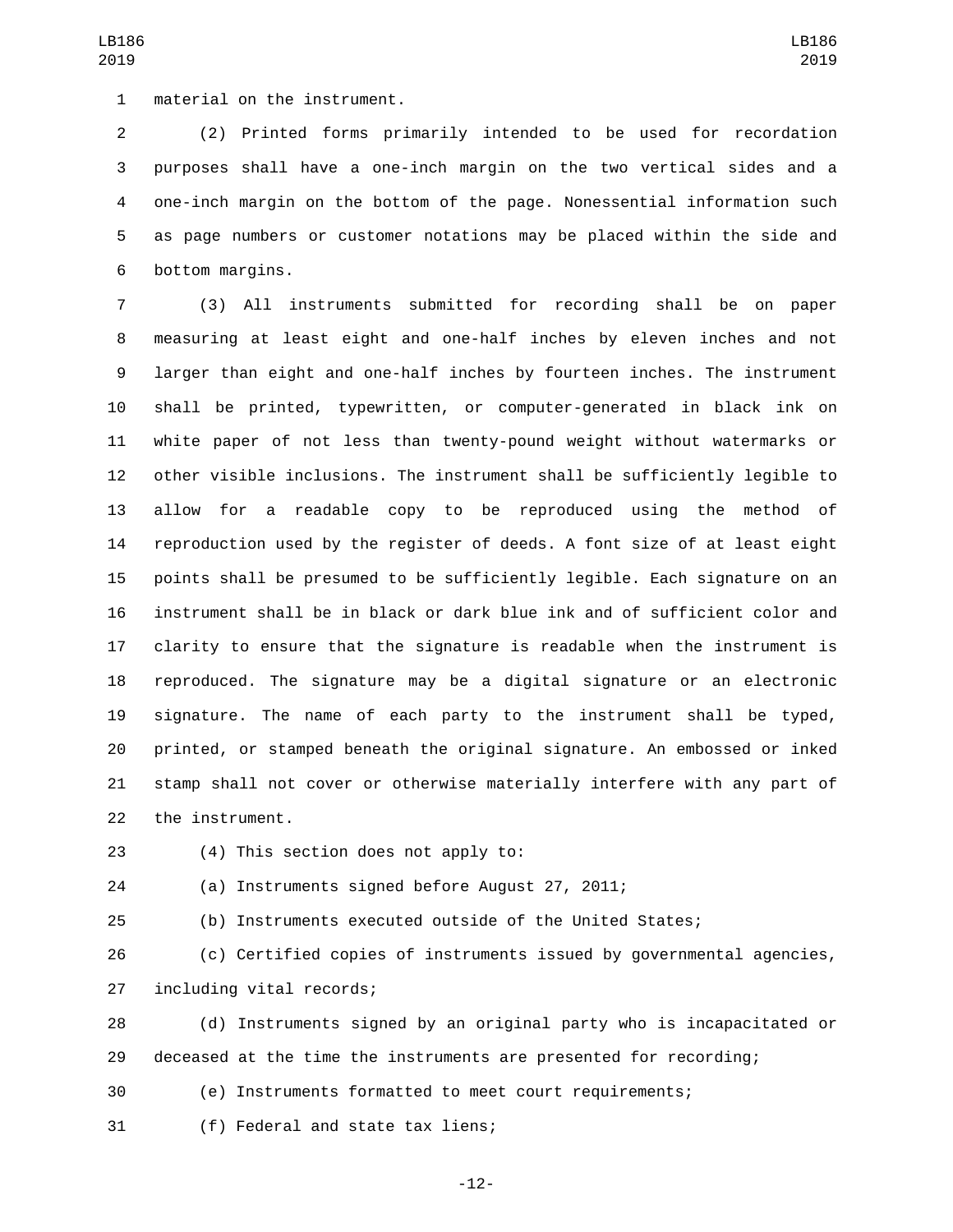(g) Forms prescribed by the Uniform Commercial Code; and 2 (h) Plats, surveys, or drawings related to plats or surveys; and  $\overline{z}$  (i) Instruments submitted for recording by electronic means. (5) The changes made to this section by Laws 2011, LB254, do not affect the duty of a register of deeds to file an instrument presented for recordation as set forth in sections 23-1506 and 76-237. Sec. 20. Section 64-105, Reissue Revised Statutes of Nebraska, is 8 amended to read: 64-105 (1) A notary public shall not perform any notarial act as 10 authorized by Chapter 64, articles  $1<sub>L</sub>$  and  $2$ , and  $3$  if the principal: (a) Is not in the presence of the notary public at the time of the 12 notarial act; and (b) Is not personally known to the notary public or identified by 14 the notary public through satisfactory evidence. 15 (2) For purposes of this section: (a) Identified by the notary public through satisfactory evidence 17 means identification of an individual based on: (i) At least one document issued by a government agency that is LB186 LB186 

 current and that bears the photographic image of the individual's face and signature and a physical description of the individual, except that a properly stamped passport without a physical description is satisfactory 22 evidence; or

 (ii) The oath or affirmation of one credible witness unaffected by the document or transaction to be notarized who is personally known to the notary public and who personally knows the individual, or the oaths or affirmations of two credible witnesses unaffected by the document or transaction to be notarized who each personally knows the individual and shows to the notary public documentary identification as described in 29 subdivision  $(a)(i)$  of this subsection; and

 (b) Personal knowledge of identity or personally known means familiarity with an individual resulting from interactions with that

-13-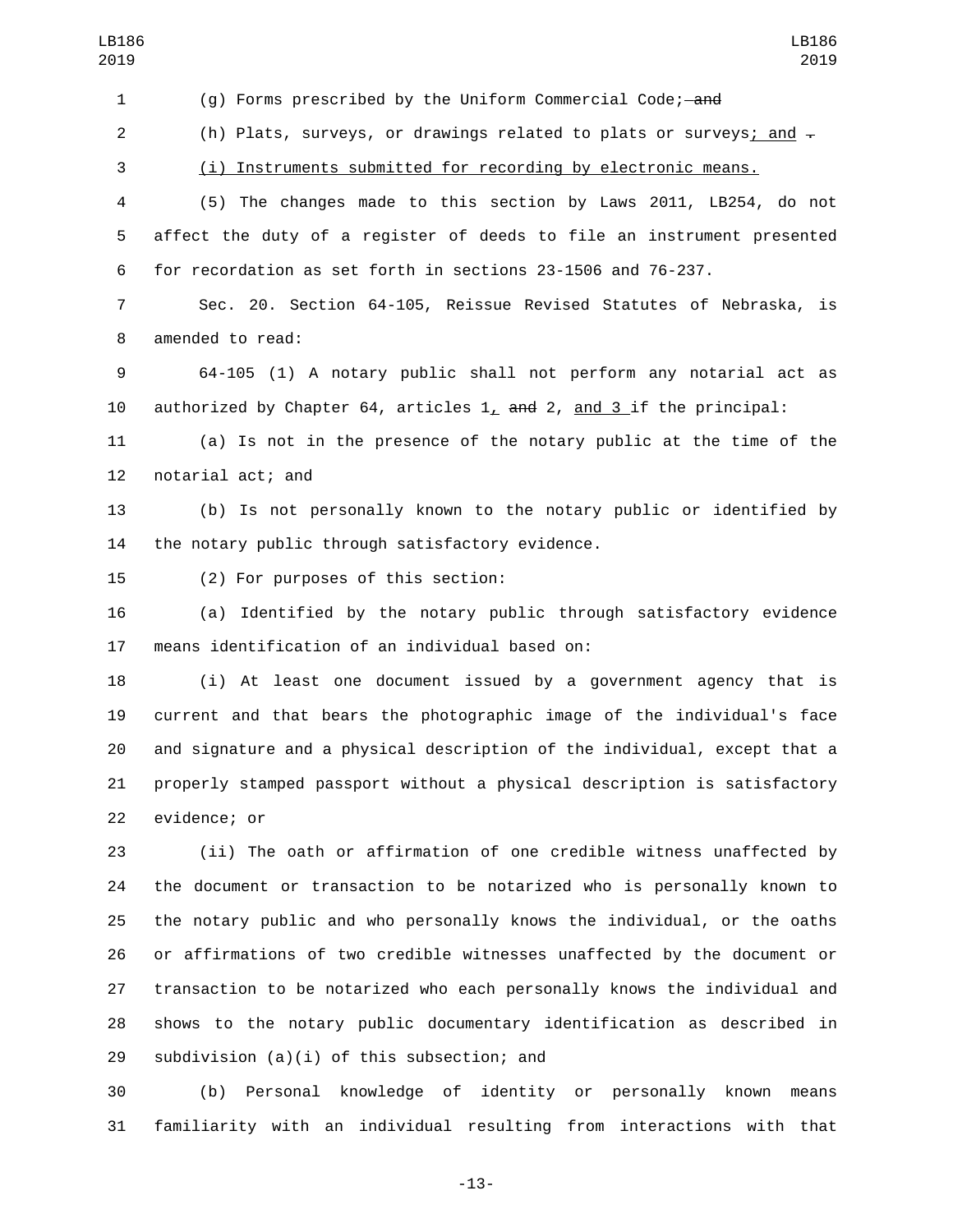individual over a period of time sufficient to dispel any reasonable uncertainty that the individual has the identity claimed.

 (3) This section does not apply to online notarial acts under the 4 Online Notary Public Act.

 Sec. 21. Section 64-113, Reissue Revised Statutes of Nebraska, is 6 amended to read:

 64-113 (1) Whenever charges of malfeasance in office are preferred to the Secretary of State against any notary public in this state, or whenever the Secretary of State has reasonable cause to believe any notary public in this state is guilty of acts of malfeasance in office, the Secretary of State may appoint any disinterested person, not related by consanguinity to either the notary public or person preferring the charges, and authorized by law to take testimony of witnesses by deposition, to notify such notary public to appear before him or her on a day and at an hour certain, after at least ten days from the day of service of such notice. At such appearance, the notary public may show cause as to why his or her commission should not be canceled or temporarily revoked. The appointee may issue subpoenas to require the attendance and testimony of witnesses and the production of any pertinent records, papers, or documents, may administer oaths, and may accept any evidence he or she deems pertinent to a proper determination of the charge. The notary public may appear, at such time and place, and cross- examine witnesses and produce witnesses in his or her behalf. Upon the receipt of such examination, duly certified in the manner prescribed for taking depositions to be used in suits in the district courts of this state, the Secretary of State shall examine the same, and if therefrom he or she finds that the notary public is guilty of acts of malfeasance in office, he or she may remove the person charged from the office of notary public or temporarily revoke such person's commission. Within fifteen days after such removal or revocation and notice thereof, such notary public shall deposit, with the Secretary of State, the commission as

-14-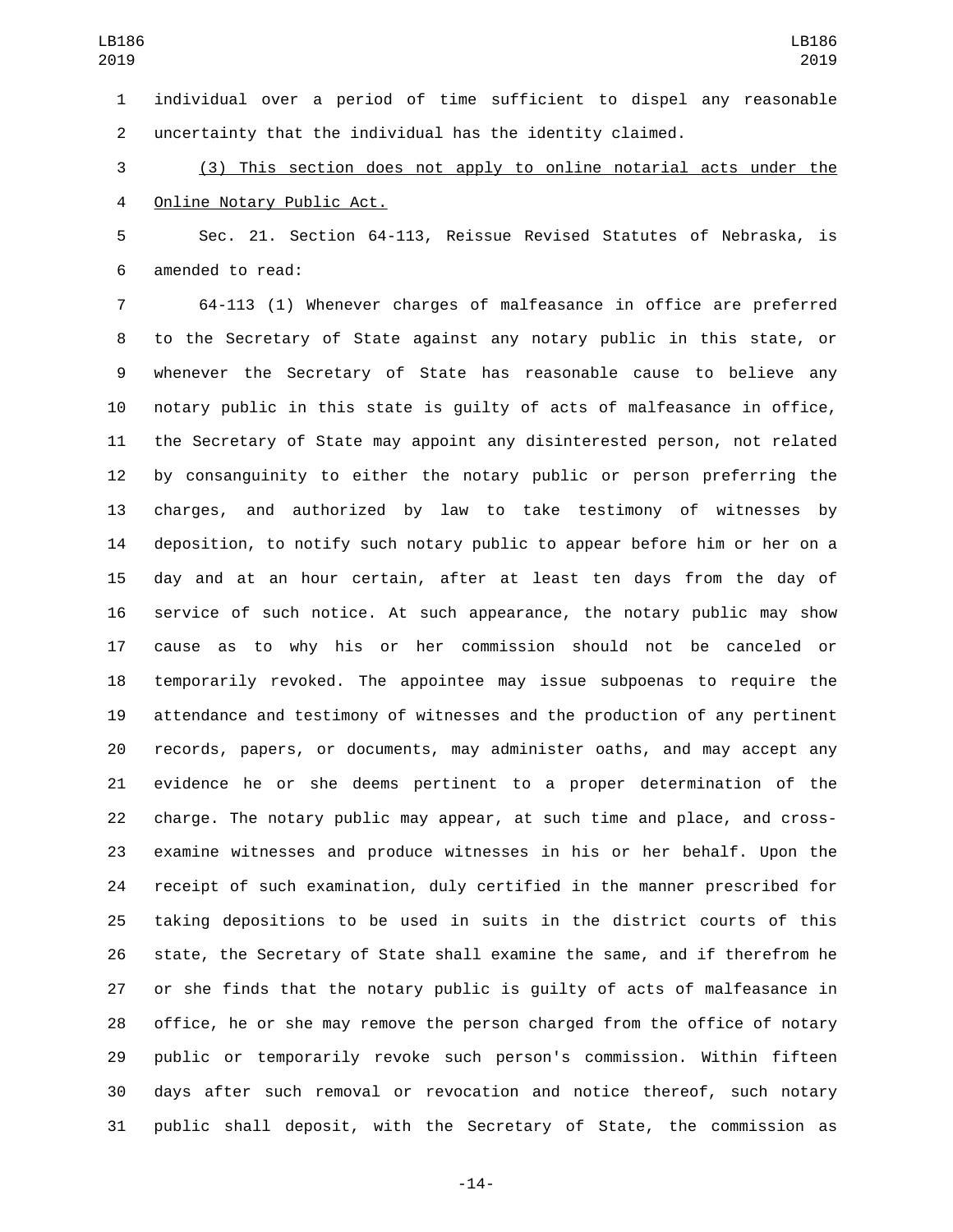notary public and notarial seal. The commission shall be canceled or temporarily revoked by the Secretary of State. A person so removed from office shall be forever disqualified from holding the office of notary public. A person whose commission is temporarily revoked shall be returned his or her commission and seal upon completion of the revocation period and passing the examination described in section 64-101.01. The fees for taking such testimony shall be paid by the state at the same rate as fees for taking depositions by notaries public. The failure of the notary public to deposit his or her commission and seal with the Secretary of State as required by this section shall subject him or her to a penalty of one thousand dollars, to be recovered in the name of the 12 state.

 (2) For purposes of this section, malfeasance in office means, while serving as a notary public, (a) failure to follow the requirements and 15 procedures for notarial acts provided for in Chapter 64, articles 1 and (b) violating the confidentiality provisions of section 71-6911, or (c) being convicted of a felony or other crime involving fraud or 18 dishonesty.

 Sec. 22. Section 64-203, Reissue Revised Statutes of Nebraska, is 20 amended to read:

64-203 (1) The person taking an acknowledgment shall certify that:

22  $(a)$   $(1)$  The person acknowledging appeared before him or her and acknowledged he or she executed the instrument; and

24 (b)  $\{2\}$  The person acknowledging was known to the person taking the acknowledgment or that the person taking the acknowledgment had satisfactory evidence that the person acknowledging was the person 27 described in and who executed the instrument.

 (2) For purposes of this section, appearance before the person 29 taking an acknowledgement includes an appearance outside the presence of a notary public if such acknowledgement was completed in accordance with 31 the Online Notary Public Act.

-15-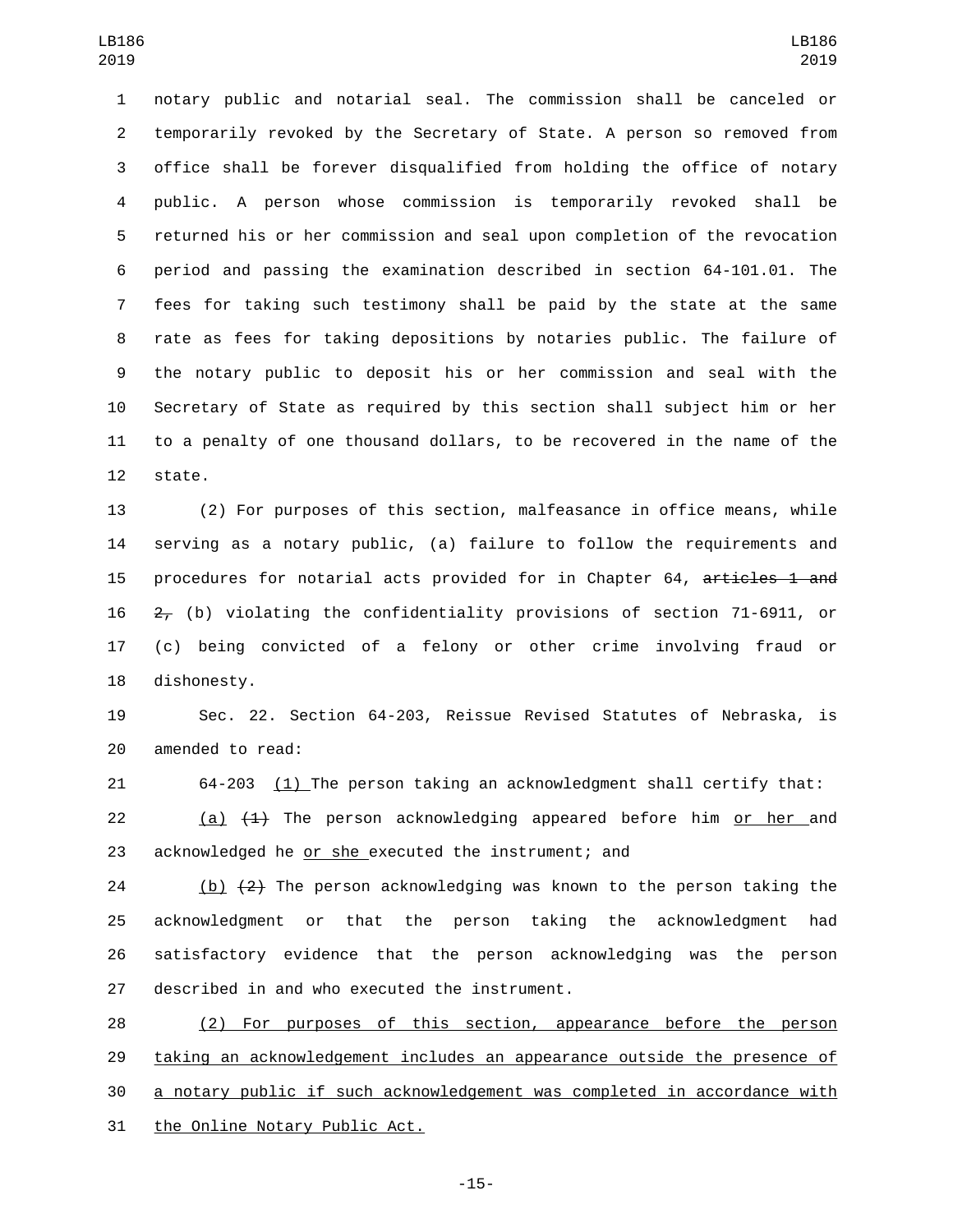Sec. 23. Section 64-205, Reissue Revised Statutes of Nebraska, is 2 amended to read:

64-205 (1) The words acknowledged before me means:

4 (a)  $\{4\}$  That the person acknowledging appeared before the person 5 taking the acknowledgment;

 (b) (2) That he or she acknowledged he or she executed the 7 instrument;

 $($ c)  $(3)$  That, in the case of:

 (i) A natural person, he or she executed the instrument for the 10 purposes therein stated;

 (ii) A corporation, the officer or agent acknowledged he or she held the position or title set forth in the instrument and certificate, he or she signed the instrument on behalf of the corporation by proper authority and the instrument was the act of the corporation for the 15 purpose therein stated;

 (iii) A partnership, the partner or agent acknowledged he or she signed the instrument on behalf of the partnership by proper authority and he or she executed the instrument as the act of the partnership for 19 the purposes therein stated;

 (iv) A limited liability company, the member or agent acknowledged he or she signed the instrument on behalf of the limited liability company by proper authority and he or she executed the instrument as the act of the limited liability company for the purposes therein stated;

 (v) A person acknowledging as principal by an attorney in fact, he or she executed the instrument by proper authority as the act of the 26 principal for the purposes therein stated; or

 (vi) A person acknowledging as a public officer, trustee, administrator, guardian, or other representative, he or she signed the instrument by proper authority and he or she executed the instrument in the capacity and for the purposes therein stated; and

(d)  $(4)$  That the person taking the acknowledgment either knew or had

-16-